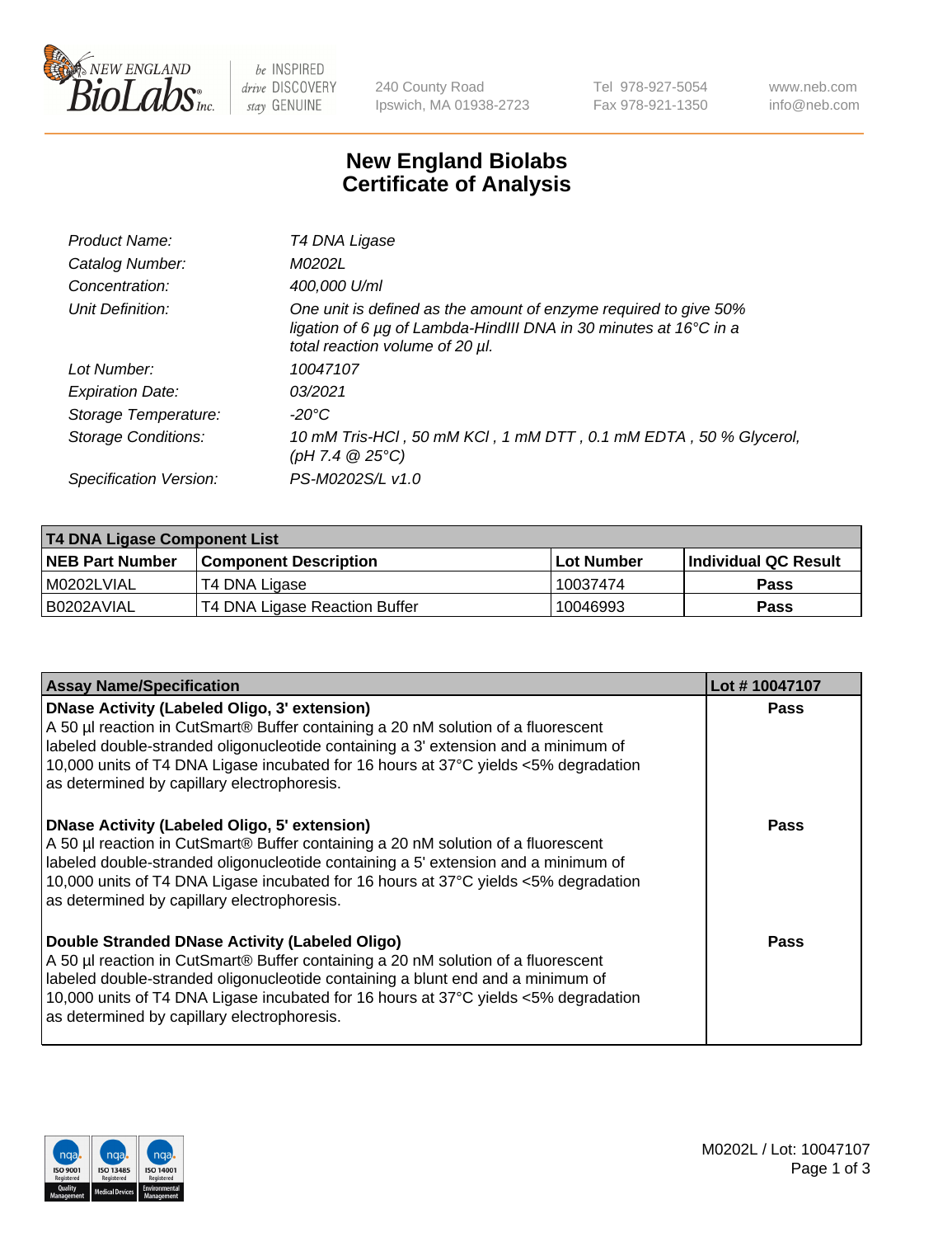

be INSPIRED drive DISCOVERY stay GENUINE

240 County Road Ipswich, MA 01938-2723 Tel 978-927-5054 Fax 978-921-1350

www.neb.com info@neb.com

| <b>Assay Name/Specification</b>                                                                                                                                                                                                                                                                                                                                                                                    | Lot #10047107 |
|--------------------------------------------------------------------------------------------------------------------------------------------------------------------------------------------------------------------------------------------------------------------------------------------------------------------------------------------------------------------------------------------------------------------|---------------|
| <b>Endonuclease Activity (Nicking)</b><br>A 50 µl reaction in NEBuffer 1 containing 1 µg of supercoiled PhiX174 DNA and a<br>minimum of 2000 units of T4 DNA Ligase incubated for 4 hours at 37°C results in <10%<br>conversion to the nicked form as determined by agarose gel electrophoresis.                                                                                                                   | <b>Pass</b>   |
| <b>Exonuclease Activity (Radioactivity Release)</b><br>A 50 µl reaction in NEBuffer 1 containing 1 µg of a mixture of single and<br>double-stranded [3H] E. coli DNA and a minimum of 2000 units of T4 DNA Ligase<br>incubated for 4 hours at 37°C releases <0.1% of the total radioactivity.                                                                                                                      | <b>Pass</b>   |
| <b>Ligation and Recutting (Terminal Integrity, Digested DNA)</b><br>A 20 µl reaction in 1X T4 DNA Ligase Reaction Buffer containing 2 µg of Lambda<br>DNA-HindIII Digest and a minimum of 4000 units of T4 DNA Ligase incubated for 16<br>hours at 37°C results in >95% ligation of the DNA fragments as determined by agarose<br>gel electrophoresis. Of these ligated fragments, >95% can be recut with HindIII. | <b>Pass</b>   |
| <b>Non-Specific DNase Activity (16 Hour)</b><br>A 50 µl reaction in NEBuffer 1 containing 1 µg of CIP-treated Lambda-HindIII DNA and<br>a minimum of 2000 units of T4 DNA Ligase incubated for 16 hours at 37°C results in a<br>DNA pattern free of detectable nuclease degradation as determined by agarose gel<br>electrophoresis.                                                                               | <b>Pass</b>   |
| <b>Protein Concentration (A280)</b><br>The concentration of T4 DNA Ligase is 0.4 mg/ml +/- 10% as determined by UV<br>absorption at 280 nm. Protein concentration is determined by the Pace method using<br>the extinction coefficient of 57,675 and molecular weight of 55,292 daltons for T4<br>DNA Ligase (Pace, C.N. et al. (1995) Protein Sci., 4, 2411-2423).                                                | <b>Pass</b>   |
| <b>Protein Purity Assay (SDS-PAGE)</b><br>T4 DNA Ligase is ≥ 95% pure as determined by SDS-PAGE analysis using Coomassie Blue<br>detection.                                                                                                                                                                                                                                                                        | <b>Pass</b>   |
| qPCR DNA Contamination (E. coli Genomic)<br>A minimum of 2000 units of T4 DNA Ligase is screened for the presence of E. coli<br>genomic DNA using SYBR® Green qPCR with primers specific for the E. coli 16S rRNA<br>locus. Results are quantified using a standard curve generated from purified E. coli<br>genomic DNA. The measured level of E. coli genomic DNA contamination is ≤ 1 E. coli<br>genome.        | Pass          |
| <b>RNase Activity (Extended Digestion)</b><br>A 10 µl reaction in NEBuffer 4 containing 40 ng of a 300 base single-stranded RNA<br>and a minimum of 1 µl of T4 DNA Ligase is incubated at 37°C. After incubation for 16<br>hours, >90% of the substrate RNA remains intact as determined by gel electrophoresis                                                                                                    | <b>Pass</b>   |